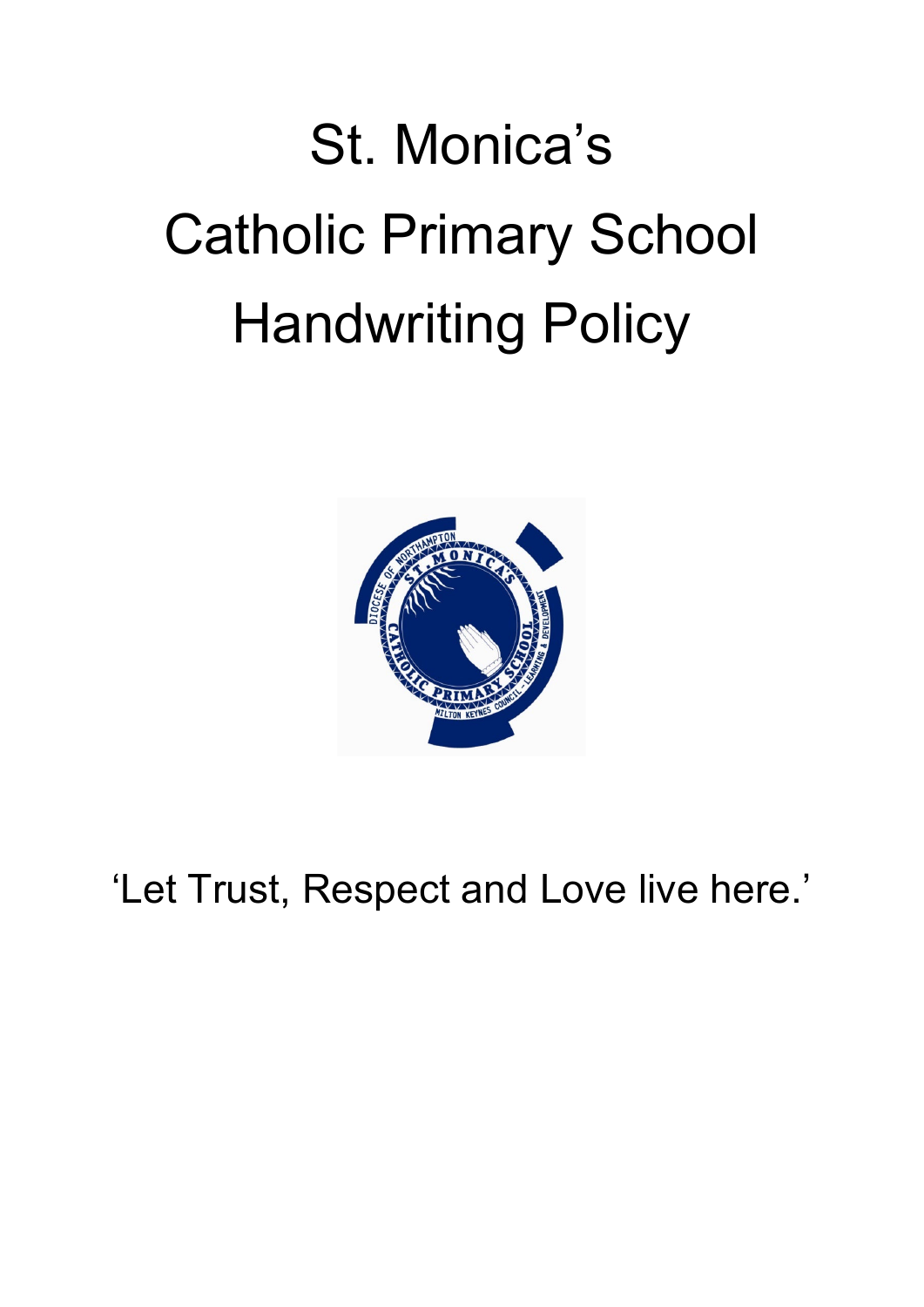# **St Monica's Catholic Primary School**

# **Handwriting Policy**

#### **Mission Statement**

# *'With Handwriting, good teaching lasts a lifetime!' (NHA, 2005)*

At St Monica's we believe that handwriting is a priority. Children need to be able to write without thinking about **how** to write, this enables them to concentrate on **what** to write. Handwriting is a skill like reading, spelling and mathematics, which must be taught to enable children the opportunity to become automatic writers in order to access all forms of written communication across the curriculum. Our aim is for every child to develop a legible and fluent style of handwriting which can be used at speed.

We understand that handwriting is a movement skill and thus best taught by demonstration, explanation and practice. For this reason we follow a systematic and consistent approach of good teaching, modelling and practise of Handwriting from Nursery to Year Six.

We recognise that for many of our children English is not the only language whose script they are learning to write. Whilst the development and use of fine motor skills are common to all scripts, there may be factors which influence the child's ability to form letters (e.g. scripts which are written from right to left) consequently we show sensitivity in valuing writing forms other than English.

#### **Essential Teaching Points**

In order to meet our aims, the following principles are followed in the teaching of handwriting:

#### **1) Cursive script is taught from the very start**

The reason for teaching a joined script is quite logical: if children learn to print, they will subsequently have to relearn how to write for a second time when they are taught to join letters. This confuses them. In addition to this:

- Many children who print regularly confuse capital letters and small letters in their writing: this is far less likely to happen if they write in a joined script from the start.
- By making each letter or word in one movement, children's hands develop a 'physical memory' of it, making it easier to produce the correct shape and therefore supports the learning of spelling.
- Because letters and words flow from left to right, children are less likely to reverse letters which are typically difficult (such as b/d or p/q).
- The continuous flow of writing ultimately improves speed and spelling.
- It is recommended by the British Dyslexia Foundation as the best method of handwriting for children with Dyslexia.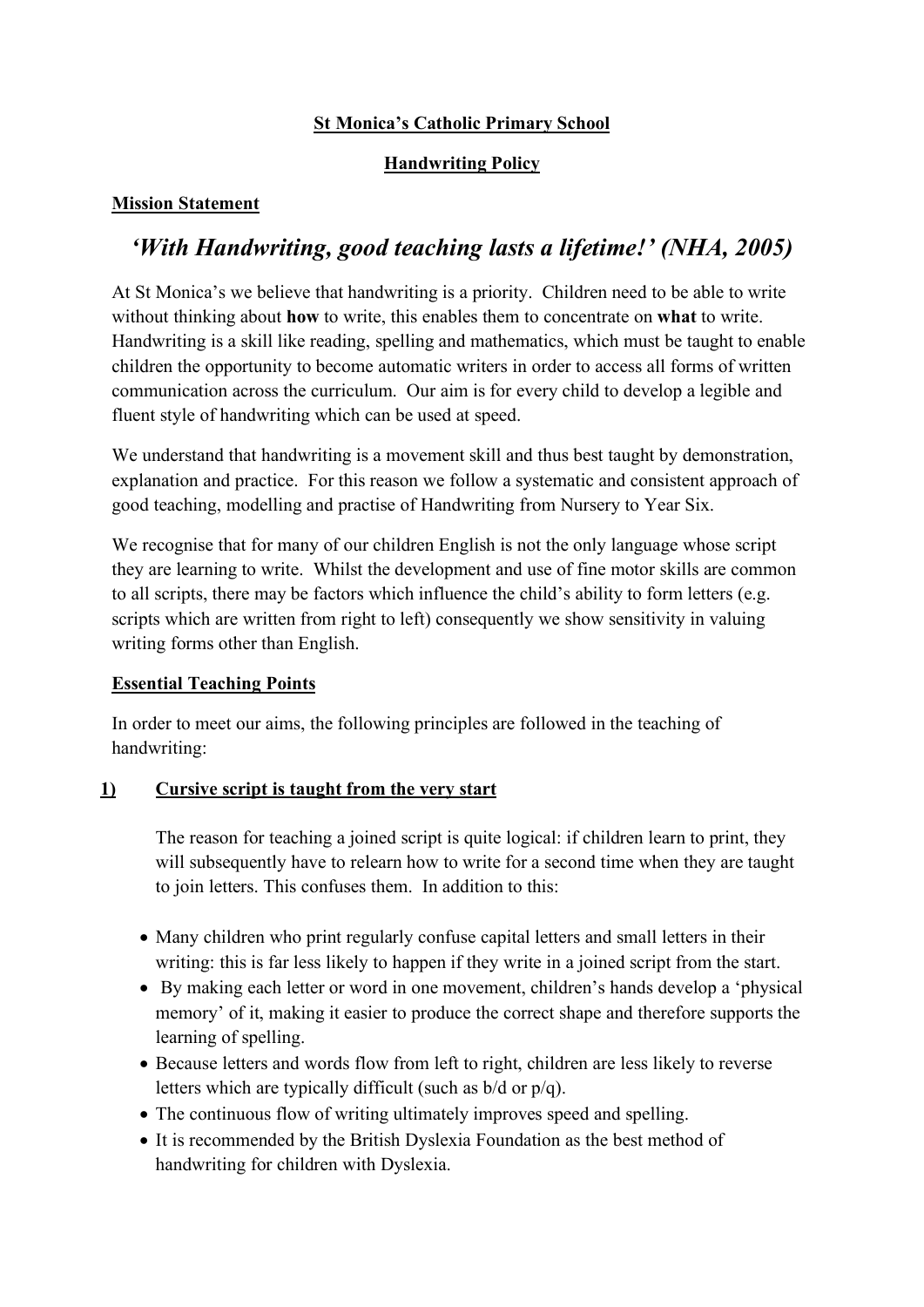# **2) A tripod pencil grasp is nurtured**

By the age of 8, most children have adopted a pencil grip, formed a style and developed habits which are hard to change. It is essential that they have been taught the correct habits by this stage. It is in the Early Years Foundation Stage and Key Stage 1 that these should be taught: teachers in this part of the school should regularly check that children are holding a pencil correctly. Pencil grips are provided as soon as possible to support the development of a tripod pencil grasp. We use the term "pinch and flick" with the children to encourage them to pick up the pencil and hold it in the correct position.

#### **3) Good posture and position of paper is modelled and encouraged by all staff**  The following rules are taught to children, monitored and encouraged by ALL members of staff:

- How to sit on a chair properly (not slouch), sitting up, with a straight back, the chair pushed in a comfortable amount and both legs under the table. The child's thighs should be parallel and their feet flat on the floor.
- All four chair legs must be on the ground children should not be rocking.
- The non-writing hand (left for right handers; right for left handers) should be on the paper in front of the child in a supportive position.
- Right handers can tilt their book to the left. Left handers can tilt their book to the right. In each case the amount of tilt should be no more than 45 degrees. Quite simply, children should not be allowed to write at a 90 degree angle.
- To assist a child who has a problem with the amount of 'tilt', a right-angled corner of tape can be stuck onto the desk where he sits so that he can see where to put the corner of his book.

#### **4) The teaching of handwriting is progressive**

We follow 'The seven stages of handwriting':

- 1. **Pre-writing Experience**
- 2. **Pencil grip and Posture**
- 3. **Lower Case Cursive Letter formation**
- 4. **Joining**
- 5. **Upper Case Letter Formation**
- 6. **Letter positioning and spacing**
- 7. **Fluency and Speed**

#### **5) Handwriting is taught regularly and well modelled to the children-**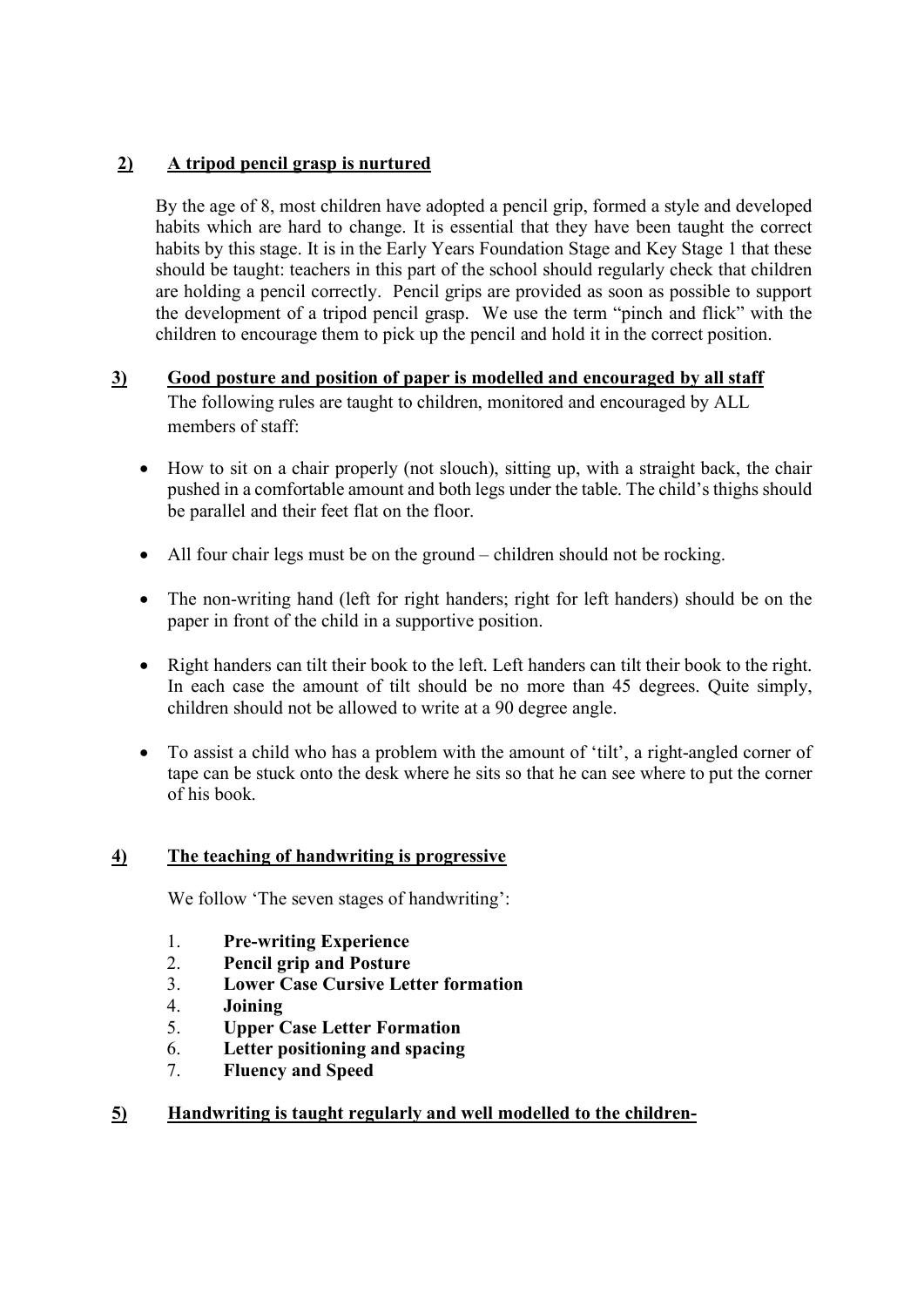The teaching of handwriting is essentially a non-creative activity which involves training, tracing, copying and practising (remind the children: *practise makes perfect!*). It is essential that pupils watch the teacher demonstrating how to write and subsequently try it for themselves. As handwriting is a movement skill, demonstration by a competent teacher is essential. As a result, all staff follow these guidelines when teaching and fostering the development of handwriting:

- $\triangleright$  All staff use the adopted cursive style to model accurate formation to the children.
- $\triangleright$  All staff are consistent in their use of language (e.g. ditties, mantras) when teaching and modelling handwriting
- $\triangleright$  Handwriting is practised daily throughout the school (in Nursery this will be in the form of fine motor development)
- Teachers, Teaching Assistants and HLTAs are a part of daily handwriting sessions

# **6) We ALL have high expectations for handwriting**

Children need to be taught to **look carefully** if they are to become good at handwriting. They should look at a letter shape for a long time, analysing it so they are able to get it exactly right. Children tend to exaggerate the non-essentials. **As teachers we should be very pernickety about what children produce.**

During Handwriting sessions, children should be taught to compare their results very critically with what the teacher has modelled. Older children can also be taught to constructively criticise each other's efforts (peer assessment). Essentially the approach adopted by teachers to this key skill should be characterised by rigor.

Teachers will focus on a small group of children and delegate another group for the TA/HLTA linked to your class. When reviewing handwriting, look at the child's efforts and provide feedback to them. This feedback should be very pedantic, picky and even '*overly fussy'*. Assist the children to pay attention to detail. They should be aiming to produce an exact copy of what has been modelled on the board. Picking out their inaccuracies, whilst of course remaining positive and encouraging, will prevent the development of bad habits. **Be very meticulous with children and teach them to be meticulous too.**

A reward system is in place to encourage children to raise standards in handwriting. A weekly handwriting cup is offered as a reward for improving hand writers and 'Writer of the month' has been implemented across the school to acknowledge pupils with high standards of writing.

#### **7) Resources are accessible and used to support the teaching and learning of handwriting:**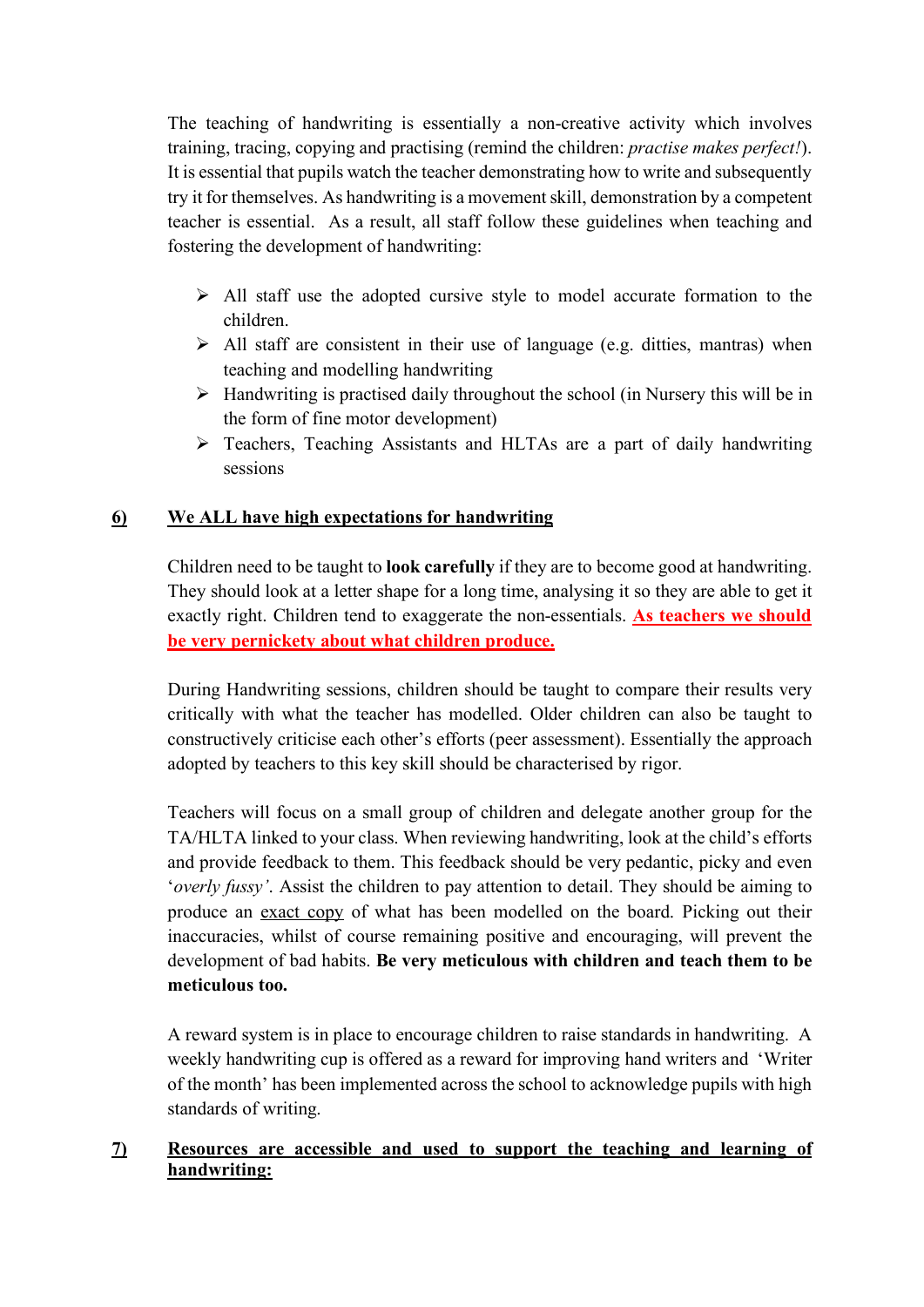- $\checkmark$  In Nursery, teachers use the Dough Gym scheme of work to provide children with prewriting experience and learn the basic skills of handwriting. They dance and take part in many fun gross motor and fine manipulative skills within this scheme. In addition to this, daily fine motor activities are available for all children to access and those more in need of developing their fine motor skills are directed to these activities.
- $\checkmark$  All teachers have copies of formation letter ditties and templates to model cursive script.
- $\checkmark$  Good quality writing instruments are provided. In the EYFS children are encouraged to use triangular shaped pencils to encourage the development of the tripod pencil grasp, yet are encourage to transfer to standard writing pencils as soon as they are able. Children are taught and follow the rule that a pencil must be sharp before use and must be longer than 8cm. In Year Three, handwriting pens are introduced.
- $\checkmark$  Writing instruments are varied in children's free time, such as writing areas and in some literacy sessions to provide opportunities for children to practise and experiment with different writing tools.
- $\checkmark$  Claw pencil grips are provided as soon as children are displaying an inefficient pencil grip.
- $\checkmark$  Lower case cursive letter formation strips are provided on tables for children to refer to when writing.
- Handwriting books are provided **without tram lines,** as to not confuse the children. Research suggests that lines do help children, but they should not be too close together until children enter Key Stage 2. Children are taught to write on lined paper. As soon as they are ready to revert from lines that are broader (between 11mm to 14 mm) to ones that are narrower (8 mm), the change should take place.
- $\checkmark$  Handwriting books with tram lines are only used for intervention when a child is finding it difficult to differentiate between ascenders and descenders.
- $\checkmark$  Computer software that prints in cursive style is available to all staff to make resources to support the teaching and modelling of handwriting.

#### **8) The environment is supportive to handwriting**

A clutter free table is required with adequate space for a number of children to write. All notices, displays, titles and signs in the classroom and around the school should be in joined script if they are hand written. We have purchased computer software that prints in a cursive style. More examples of cursive script around the school environment – including word joined word processing - will assist pupils to appreciate this writing convention.

# **9) Differentiation is used to support those with differing needs, difficulty or to challenge others that may be ready for new skills**

**Left handers-** There is no doubt that it is harder to learn to write left handed, as during the act of writing you are covering what you are writing. Our writing system favours the right handed child. Teachers are aware of any left-handed children in their class and ensure that teaching and learning is modified for those children to ensure they are not disadvantaged in any way when writing. The following guidelines are adhered to: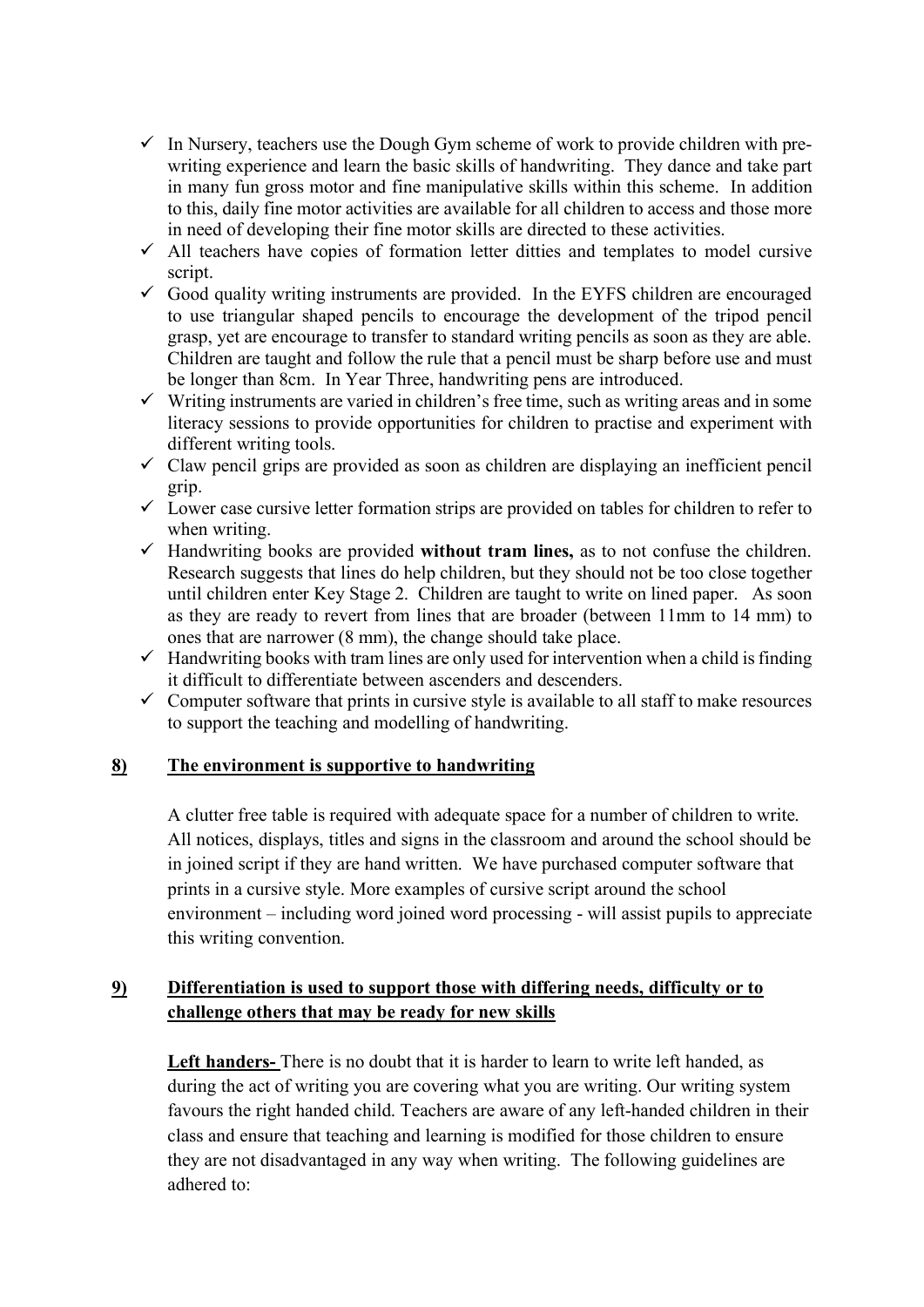- Left handers tend to write lower down, so they should tilt their page to the right. To stop them tilting too far, masking tape can be used to provide an outline for their book position. A mat can always be provided to support children with this.
- Left handers will often kneel at the desk: this is because they need to write lower down. Often a left hander may be too low down. To correct this either a cushion, a lower table or a higher chair can be used.
- Left handers tend to need a slightly longer stem to write with.
- Letter formation is modelled specifically for left-handed children, as well as righthanded children.
- Left handed children should always sit on the left hand side of the desk. This makes writing infinitely easier for them. They must sit on the left of right-handed children, otherwise their arms will clash.
- Sometimes a mark is made at the left side of the page to indicate where writing begins.
- The pencil/pen should sit in the 'v' between the thumb and forefinger (tripod grasp) and the wrist should be straight when writing.
- To avoid smudging their work children are encouraged to position their fingers about 1.5cm away from the end of their writing instrument.

### **Children with Special Educational Needs**

We recognise that all children are unique and will acquire the skill of handwriting in different ways. Some children develop handwriting skills with relative ease, while others struggle and need further support. As a result:

- Teachers use the Seven Stages of Handwriting as an assessment and identification tool to recognise pupils who are having difficulty with handwriting.
- Handwriting lessons are differentiated to support the needs of all children in the class and target groups are generated to provide additional support for children who are not responding to teaching targets.
- Handwriting targets are often documented and reviewed on SEN Support Plans and used as a working document to support individual children's learning.
- Parents are informed of any concerns teachers have with regard to the handwriting development of their child.
- Extra resources are available for teaching assistants to conduct small handwriting groups or one to one sessions to focus on specific handwriting targets. Some children may need to use pencil grips or special writing instruments, these can be provided as and when teachers identify difficulties. Other pieces of equipment, such as: special seating, sloping boards, special paper, will be purchased if needed.
- We appreciate the role of outside professionals in relation to meeting the needs of the pupils within our school. Therefore in our work with SEN children we will contact, communicate and liaise with external agencies in supporting the learning of SEN pupils.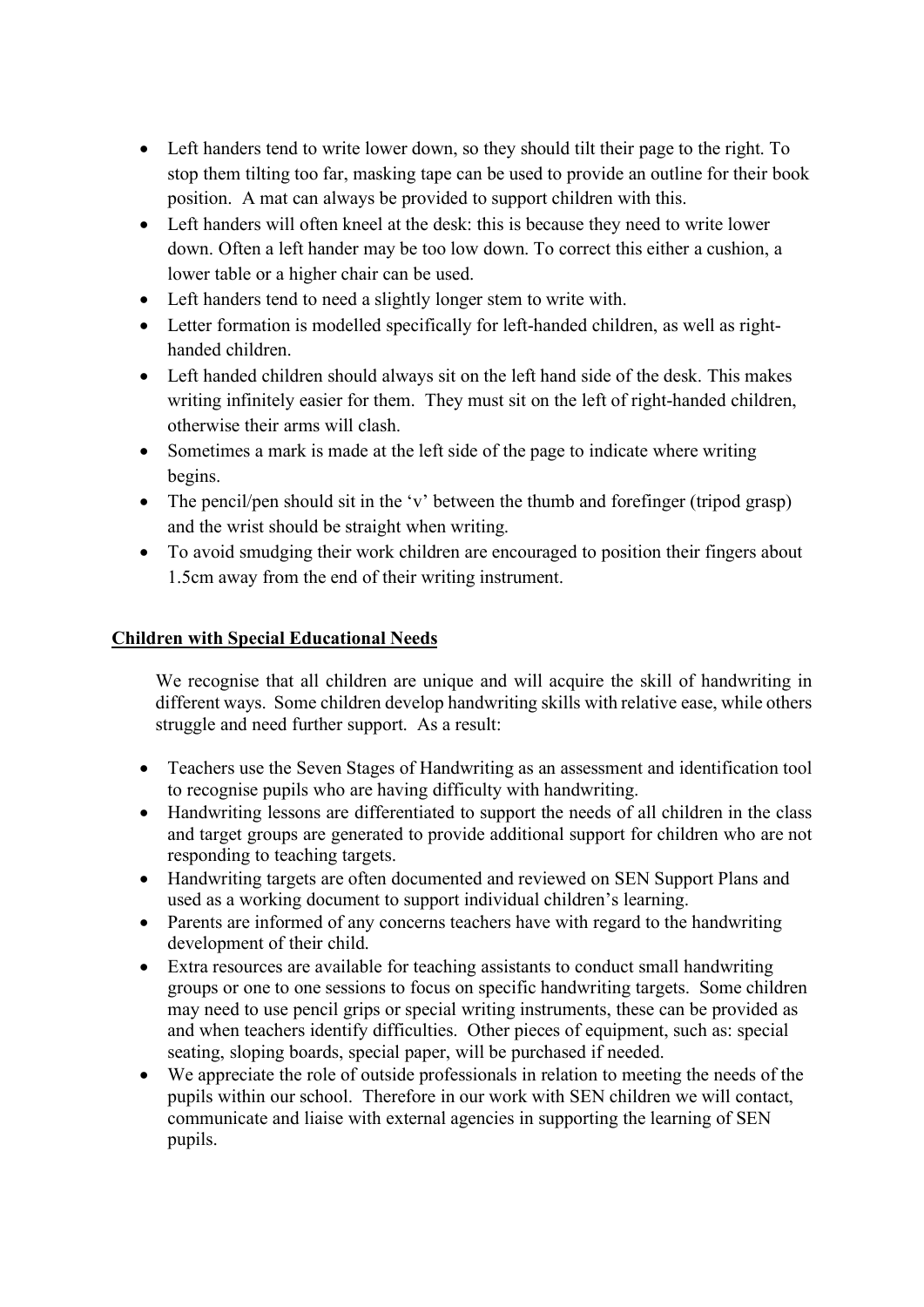#### **More Able Pupils**

Children with very mature handwriting are challenged: all their down strokes should be equidistant, for example: can children do this with a word like **minimum?**

Children can be assisted to become more reflective about handwriting and different handwriting styles. They will further develop their ability to discriminate between handwriting that is of a high quality and that which is of an inferior quality. One way to assist them to do this is to get them to look at a sentence written in two different ways and appraise the sentences critically. These pupils are also invited to use handwriting for a range of purposes and discuss expectations for different pieces of writing e.g. note-taking/formal letter.

#### **10) Regular assessment of handwriting supports progression**

The assessment of handwriting is important to ascertain whether pupils are ready to move on to the next stage in learning.

Informal assessment of handwriting is carried out by the class teacher in their marking of written tasks, scaffolding of children's learning during writing sessions and weekly teaching and marking of handwriting lessons. Extended Writing is a fantastic tool in monitoring the progress of handwriting and setting specific handwriting targets.

Formal assessment is conducted at the start of every term. The Seven Stages of Handwriting document informs teachers of how to assess the achievement of each handwriting stage to see if the child is ready to move on.

At the end of KS1 and throughout KS2, teachers also have SATs assessments which will enable them to review each child's handwriting ability in relation to national standards.

Assessment of handwriting is used to give children immediate, specific and positive feedback. It is also used to ascertain differentiated teaching groups e.g. joiners and letter formers and also for generating target groups for children that need extra support.

Assessment and targets are shared with parents at parent consultations and in reports.

#### **11) Parental Involvement**

Parental involvement is of great importance in the development of handwriting. The methods of teaching handwriting need to be consistent at school and at home to ensure children do not develop any bad habits or learn incorrect formation of letters or pencil hold.